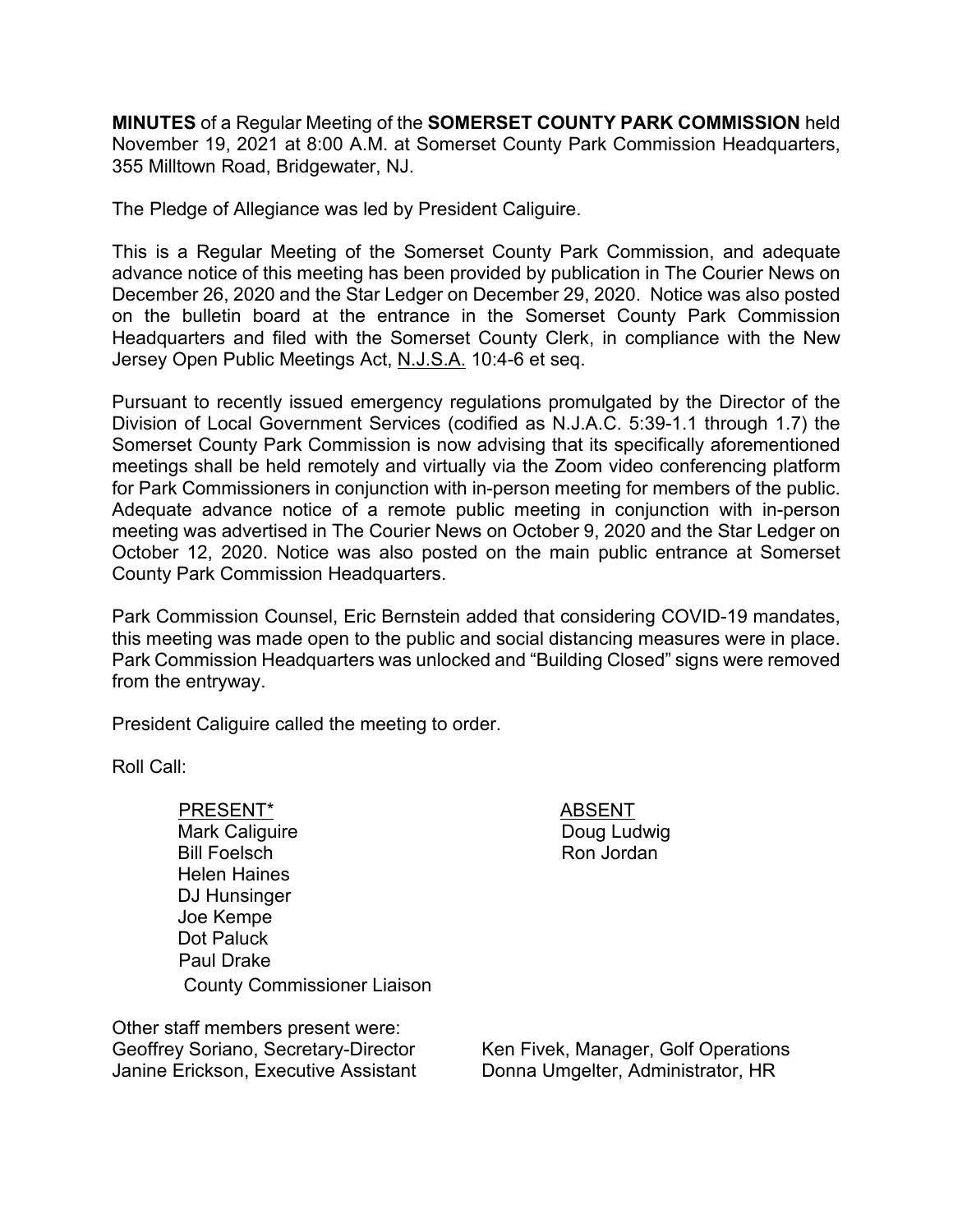\*Participated via video conference. In light of the current COVID-19 mandates, Commissioners, Counsel, and Senior Management staff were asked to participate in this meeting remotely.

Also in attendance via video conference: Eric Bernstein, Legal Counsel.

# **COMMENTS FROM THE PUBLIC**

There were no comments from the public.

# **PRESENTATION OF SERVICE AWARDS**

The following employees earned service awards during the month of October:

Receiving Twenty-Year Service Award:

~ Vladimir Levitsky, Stable

Receiving Five-Year Service Award:

~ Dina Fornataro-Healey, Recreation

The presentation of Service Awards has been postponed due to virtual meetings.

## **APPROVAL OF THE MINUTES**

President Caliguire called for the approval of the minutes of the regular meeting held on October 21, 2021. Moved by Commissioner Hunsinger; seconded by Commissioner Foelsch. YEAS: Commissioners Foelsch, Haines, Hunsinger, Kempe, McCallen, Paluck, and President Caliguire. NAYES: None. ABSENT: Commissioner Jordan and Ludwig.

# **APPROVAL OF BILLS FOR PAYMENT**

The following resolutions were moved by Commissioner Foelsch; seconded by Commissioner McCallen. YEAS: Commissioners Foelsch, Haines, Hunsinger, Kempe, McCallen, Paluck, and President Caliguire. NAYES: None. ABSENT: Commissioner Jordan and Ludwig.

### **Resolution R21-231 – Transfer of Appropriations**

Resolution authorizes various transfer of appropriations.

### **Resolution R21-232 – Payment of Claims**

Resolution authorizes payment of claims in the amount of \$1,215,369.91 comprised of Claims in the amount of \$632,682.65, Other Expenses in the amount of \$150,495.44, and Salaries and Wages in the amount of \$432,191.82 for the period of October 16, 2021 through November 12, 2021.

### **Resolution R21-233 – Refund of Recreation Fees**

Resolution authorizes refund of recreation fees.

### **Resolution R21-234 – Payment of Confirming Orders**

Resolution authorizes the payment of confirming orders totaling \$9,824.47.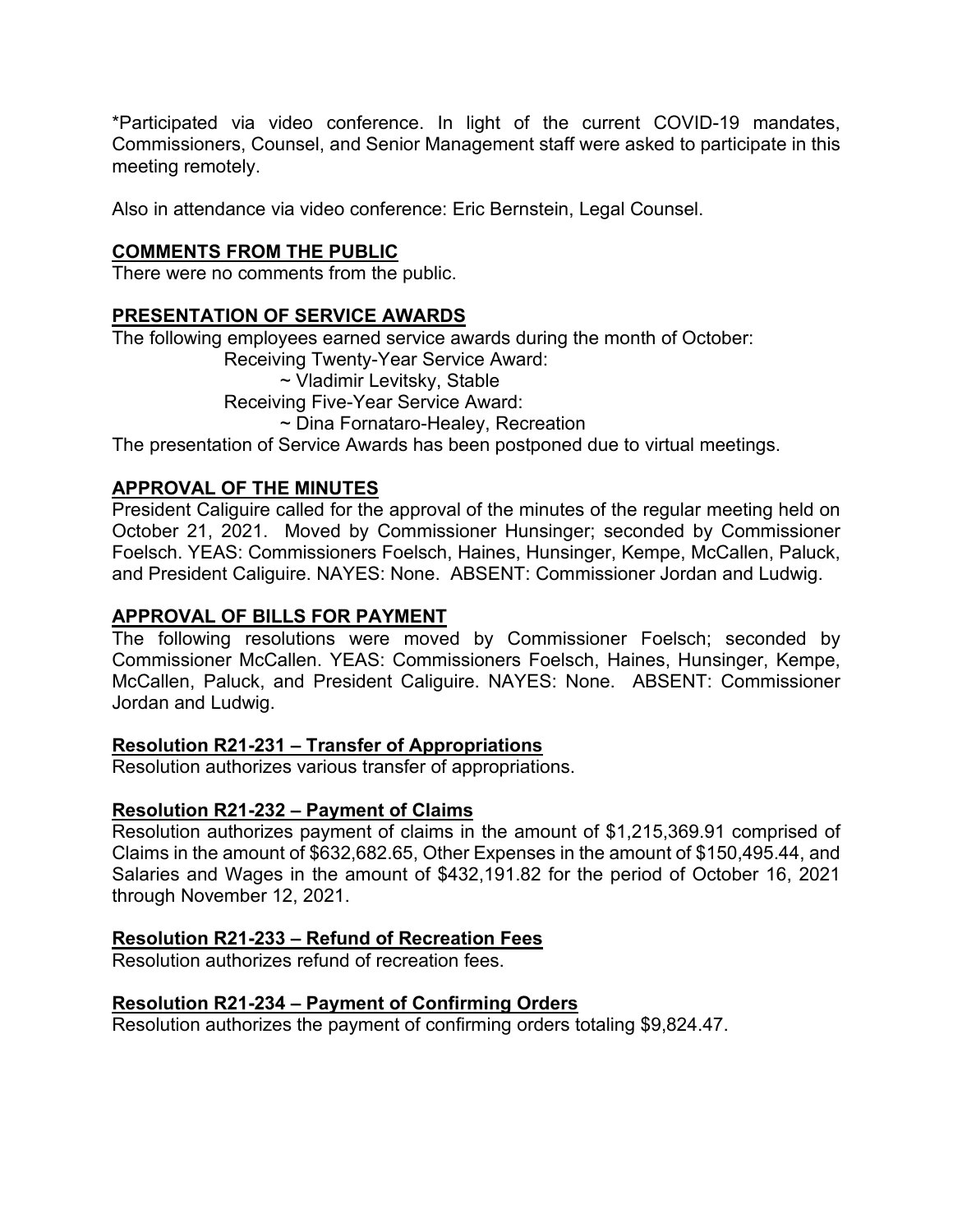## **Resolution R21-235 – Authorizing Additional Funding for Previously Awarded Contracts (Leisure Services)**

Resolution authorizes additional funds for previously awarded contracts.

## **Resolution R21-236 – Authorizing Additional Funding for Previously Awarded Contracts (Golf)**

Resolution authorizes additional funds for previously awarded contracts.

#### **Resolution R21-237 – Authorizing Additional Funding for Previously Awarded Contracts (Administration)**

Resolution authorizes additional funds for previously awarded contracts.

### **Resolution R21-238 – Authorizing Additional Funding for Previously Awarded Contracts (Park Operations)**

Resolution authorizes additional funds for previously awarded contracts.

### **Resolution R21-239 – Amending and Cancelling Certification of Funds for Previously Awarded Contracts**

Resolution cancels or amends certification of funds for previously awarded contracts.

### **DIRECTOR'S REPORT**

Director Soriano informed Commissioners that AllRisk has begun remediation work at the North Branch Headquarters' building where needed. It is anticipated that remediation work should be completed next week. The remaining Director's Report will be given during Executive Session.

### **CORRESPONDENCE**

There was no correspondence.

### **CONSENT AGENDA**

### **RESOLUTIONS**

The following resolutions were moved as amended by Commissioner Hunsinger; seconded by Commissioner McCallen. YEAS: Commissioners Foelsch, Haines, Hunsinger, Kempe, McCallen, Paluck, and President Caliguire. NAYES: None. ABSENT: Commissioner Jordan and Ludwig.

President Caliguire abstained from vote on R21-244 – Authorizing Participation in the Medicare Advantage Program.

At the direction of Director Soriano, Resolution R21-247 was removed from the Consent Agenda for consideration following Executive Session.

# **Resolution R21-241 – Adopting Revised Seasonal and Part-Time Hourly Wages**

Resolution adopts 2022 Seasonal and Part-Time Hourly Wages.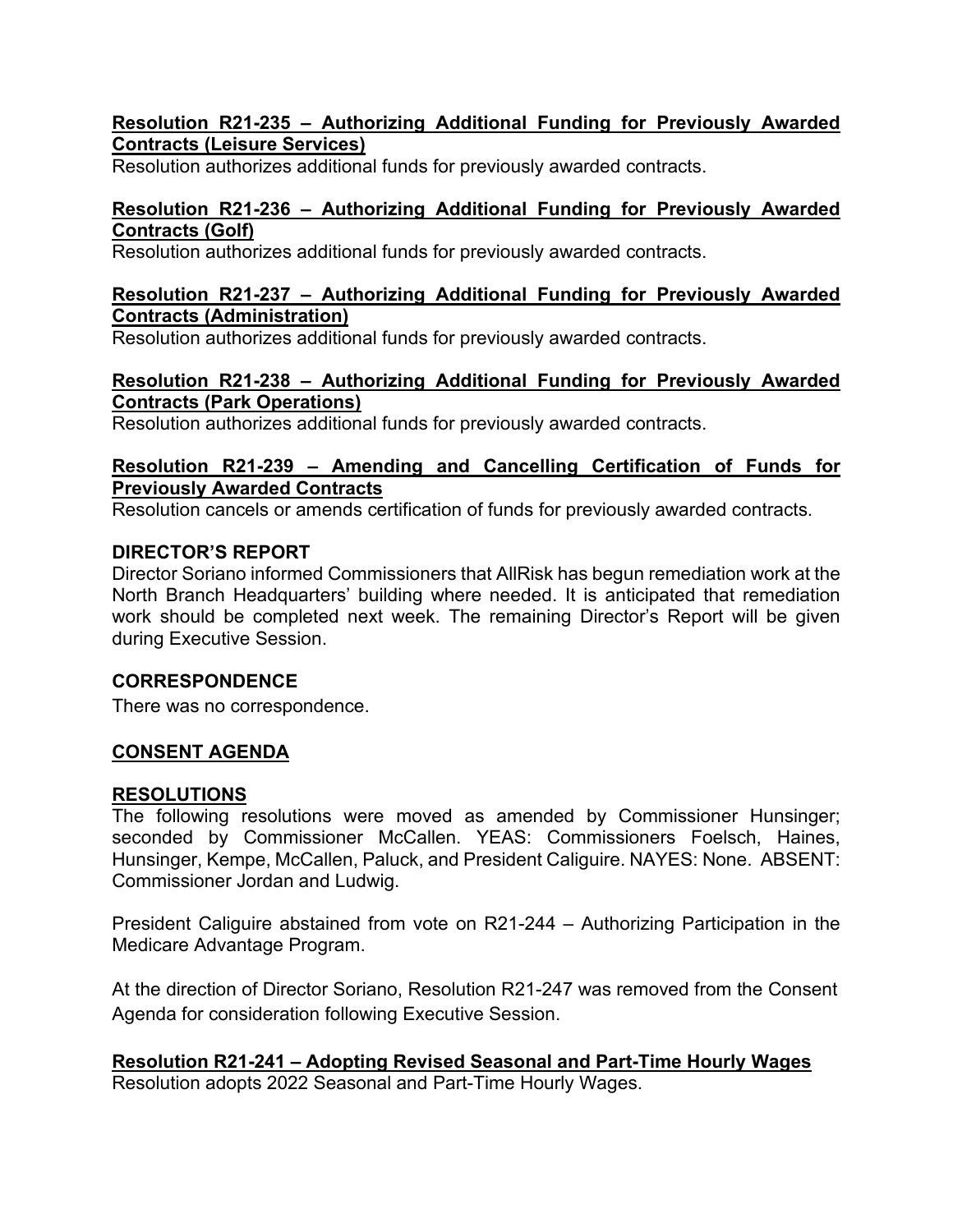# **Resolution R21-242 – Establishing 2022 Public Meeting Dates and Times**

Resolution adopts 2022 Public Meeting Dates and Times with the time for the November 18, 2022 meeting amended to 3:30 p.m.

## **Resolution R21-243 – Authorizing the Demolition of the Roller Hockey Rink at the North Branch Greenway Park**

Resolution authorizes the demolition of the roller hockey rink at North Branch Greenway Park.

### **Resolution R21-244 – Authorizing Participation in the Medicare Advantage Program**

Resolution authorizes the Park Commission's participation in the Medicare Advantage Program for eligible Commission retirees.

### **Resolution R21-245 – Adopting Regulations Governing Outside Instructors at Lord Stirling Stable**

Resolution adopts regulations governing outside instructors at Lord Stirling Stable.

# **Resolution R21-246 – Awarding Contract for Dental Insurance**

Resolution awards contract to Delta Dental for 2022 Dental Insurance.

### **Resolution R21-247 – Creating New Position of Park Maintenance Department Maintenance Field Supervisor**

Resolution creates new position of Park Maintenance Department Maintenance Field Supervisor.

### **Resolution R21-248 – Amending the Designation of Custodians of Petty Cash Funds for Fiscal Year 2021**

Resolution names Ranger Manager, Doug Vornlocker as custodian of petty cash for the Ranger Department.

## **Resolution R21-249 – Awarding the First of Two Possible One-Year Extensions for GolfNow**

Resolution awards a one-year contract extension to GolfNow.

## **Resolution R21-250 – Authorizing use of County Contract for Purchase of Bottled Water and Cooler Rental or Individual Bottled Wate**r

Resolution authorizes purchases from W.B. Mason.

## **Resolution R21-251 – Awarding a Five-Year Contract for Licensing of Farming Rights to Three (3) Parcels in Somerset County**

Resolution awards farm license to Two River Farm for Baron parcel for a fee of \$8,001.00 per year and to Snearowski parcel for a fee of \$301.00 per year and to Richard F. Enderley for Snearowski West parcel for a fee of \$255.00 per year.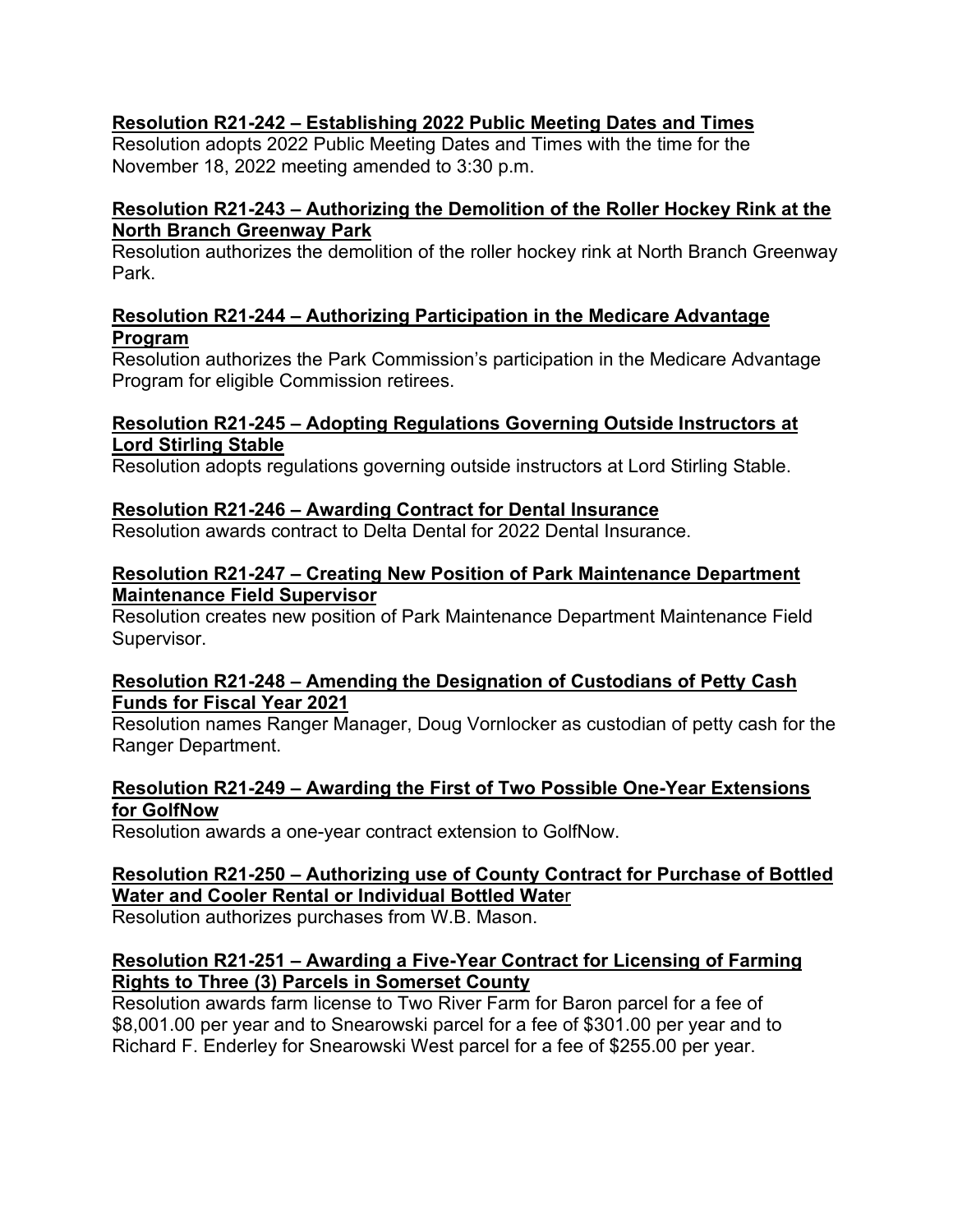## **Resolution R21-252 – Awarding Second Year of Three-Year Contract for Testing and Monitoring of Fire Alarms & Security Systems**

Resolution awards contract to Vanwell Electronics.

### **Resolution R21-253 – Authorizing use of Educational Services Commission of NJ for the Purchase of Playground Equipment, Site Furnishings, Outdoor Circuit Training Equipment & Related Products**

Resolution authorizes purchases from Ben Shaffer with cost not to exceed \$2,807.70.

**Resolution R21-254 – Authorizing use of Bergen County Cooperative Purchasing Alliance for the Purchase of Computer Equipment and Peripherals: Annual Maintenance Agreement Contract for Cisco Firewall** 

Resolution authorizes purchase from SHI with cost not to exceed \$1,375.96.

### **Resolution R21-255 – Authorizing use of County Contract for Purchase of Red Dyed # 2 Diesel Fuel, and Red Dyed Winter Blend Diesel and Fuel Oil**

Resolution authorizes purchases from National Fuel and Riggins Inc. with costs not to exceed \$10,000.00.

### **Resolution R21-256 – Authorizing use of County Contract for Purchase of Equipment and Tool Rental**

Resolution authorizes purchases from Herc Rentals, PSI Process, Sunbelt Rentals, Inc., Equiptech, LLC., Pave-Rite, Inc., and Jet Vac Equipment.

### **Resolution R21-257 – Accepting the Offer of the Falcon Group to Donate Materials and Services to Repair Four Commission Kiosks - TABLED**

### **COMMITTEE REPORTS**

### **CFO's Report**

Commissioner Hunsinger, Chair of the Committee, submitted a report for the month of October 2021.

### **HUMAN RESOURCES**

Commissioner Haines, Chair of the Committee, submitted a report for the month of October 2021.

### **LEISURE SERVICES**

Commissioner Hunsinger, Chair of the Committee, submitted a report for the month of October 2021.

#### **GOLF MANAGEMENT**

Commissioner Paluck, Chair of the Committee, submitted a report for the month of October 2021.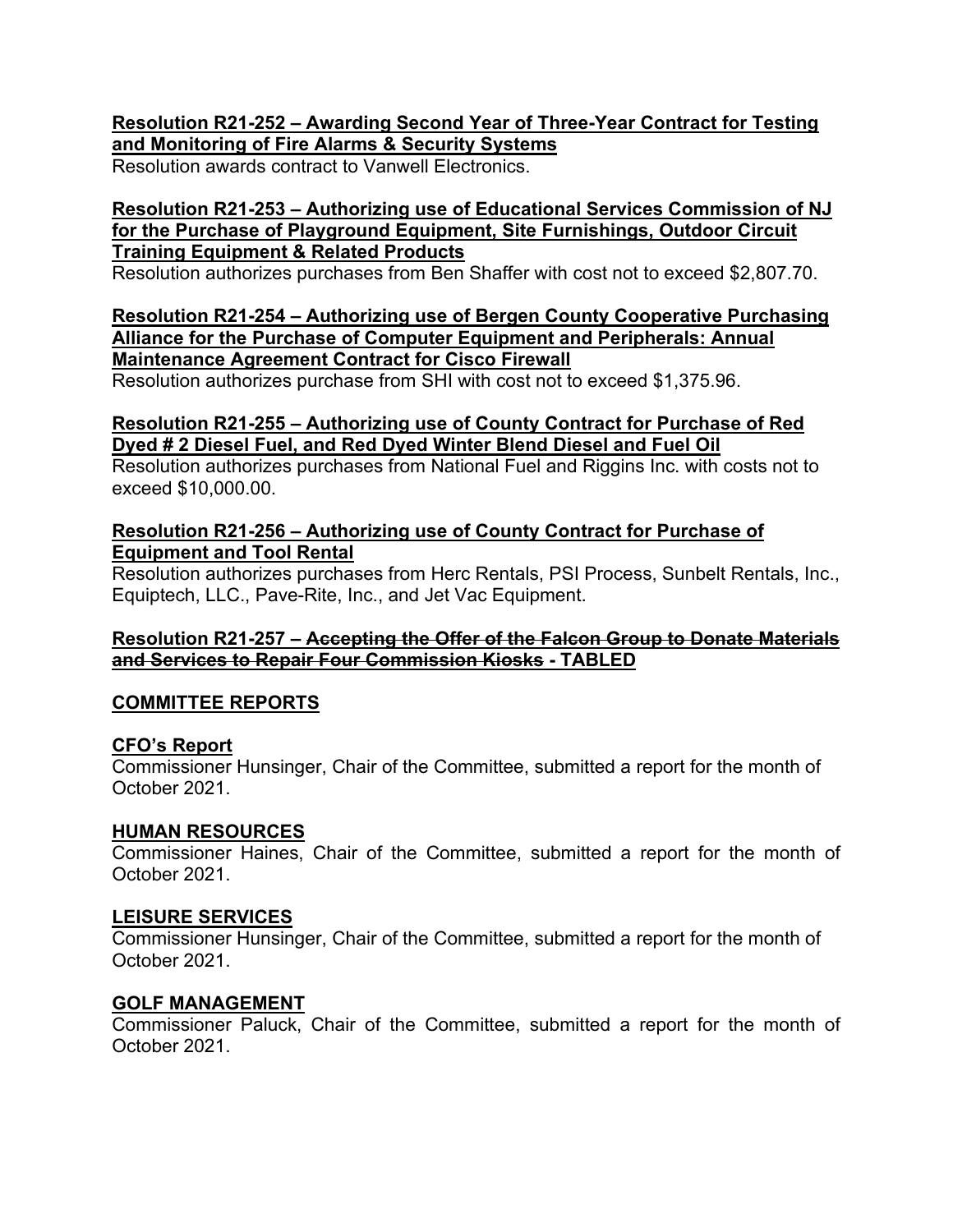Ken Fivek, Golf Operations Manager stated that Warren Brook Golf Course closed on November 7, 2021 for the season. The annual golf gift card sale that typically took place over the weekend following Thanksgiving has been moved to a Presidents' Day Sale that will take place in February 2022.

# **INFORMATION MANAGEMENT**

There was no Information Management report.

## **VISITOR SERVICES**

Commissioner Haines, Chair of the Committee, submitted a report for the month of October 2021.

### **PROPERTY MANAGEMENT**

There was no Property Management report.

### **PLANNING AND LAND ACQUISITION**

Commissioner Haines, Chair of the Committee, submitted a report for October 2021.

### **CAPITAL FACILIITES – CONSTRUCTION and ENGINEERING**

Commissioner McCallen, Chair of the Committee, submitted a report for October 2021.

### **PARK MAINTENANCE & HORTICULTURE**

Commissioner Hunsinger, Chair of the Committee, submitted a report for October 2021.

### **AUDIT COMMITTEE**

There was no report.

### **COUNTY COMMISSIONER REPORT**

County Commissioner Drake was informed by Director Soriano that the Park Cleanup date with County DPW will take place on December 12, 2021 with the help from private citizen volunteers.

### **OLD BUSINESS**

Director Soriano reconfirmed that the Leisure Services Committee chose not to accept the Peace Memorial offer from the Peace and Non-Violence Foundation, LLC.

#### **NEW BUSINESS**

There was no new business to discuss.

#### **EXECUTIVE SESSION**

There is a call to move to Executive Session to discuss a personnel matter.

At 8:47 A.M. there was a motion made by Commissioner Foelsch; seconded by Commissioner Kempe to move into Executive Session. YAYES: Commissioners Foelsch, Haines, Hunsinger, Kempe, McCallen, Paluck, and President Caliguire. NAYES: None. ABSENT: Commissioner Jordan and Ludwig.